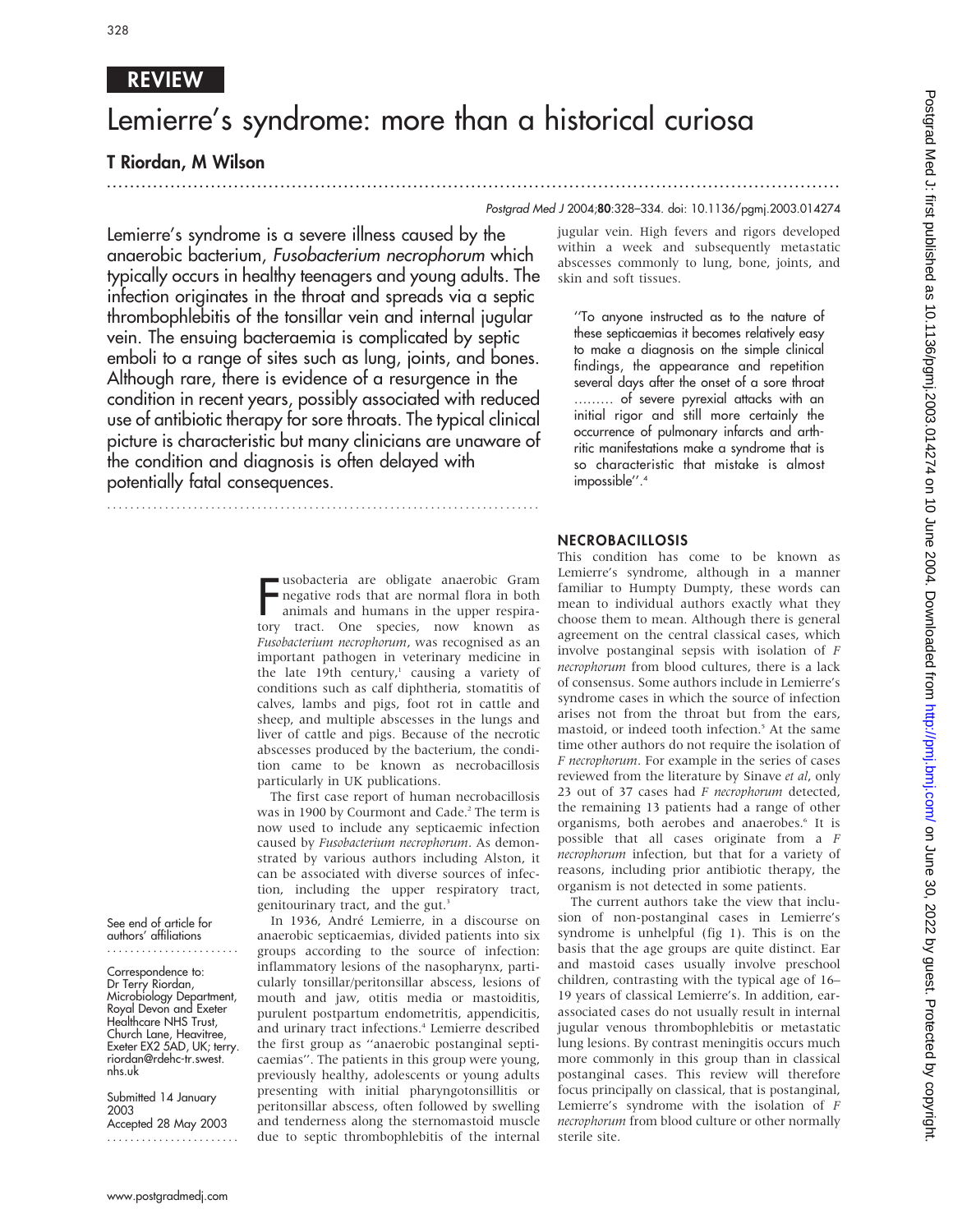

Figure 1 Patient groups: necrobacillosis and Lemierre's. Circle A = postanginal sepsis with internal jugular vein thrombosis and metatastic manifestations and circle  $B =$  necrobacillosis.  $1 =$  classical Lemierre's postangingal sepsis, 2 = clinical Lemierre's but F necrophorum not detected, 3 = necrobacillosis from other source.

# EPIDEMIOLOGY

Postanginal sepsis due to Lemierre's syndrome appears to have been relatively common in the preantibiotic era. In 1955 Alston identified a total of 280 cases of necrobacillosis in the world literature.<sup>3</sup> It was sparsely reported in the 60s and 70s, possibly because of widespread use of penicillin for throat infection combined with relatively poor standards of anaerobic bacteriology.

Several papers in the 1980s highlighted that this ''forgotten disease" had not gone away.<sup>578</sup> Although it remains a rare disease with an incidence of approximately one per million persons per year<sup>5</sup> <sup>9</sup> there has been a remarkable resurgence of publications in the cited literature since 1990. Recent papers have suggested that the incidence of the condition is rising.5 9–11 Published UK surveillance 1990–2000 data showed a peak of cases in 1999.<sup>12</sup> Subsequent reference laboratory data suggest that this rise has continued in 2001 and 2002 (J Brazier, personal communication). One hypothesis is that primary care physicians are now heavily discouraged from prescribing antibiotics for sore throats<sup>13</sup> and that early infections which would previously have been aborted by antibiotics now progress to the full blown syndrome. Another potential factor is that F necrophorum isolates are now reported to be erythromycin resistant.<sup>12</sup> However it is erroneous to imply that antibiotic therapy before admission can reliably interrupt the natural history. Thus in Hagelskjaer's series<sup>5</sup> 33% of patients had received antibiotics before admission. The putative rise of  $F$  necrophorum bacteraemia has also been postulated to be due to relative improvements in anaerobic blood culture techniques resulting in improved detection.

### PATHOGENESIS

Lemierre's syndrome almost invariably arises in patients who were previously fit. This is in striking contrast to necrobacillosis arising outside the head and neck. In Hagelskjaer's series of non-head and neck cases,<sup>5</sup> nine out of 25 had an underlying cancer, seven were alcohol or drug abusers, and four had insulin dependent diabetes mellitus.

Given that F necrophorum is found in the normal flora of the oropharynx there must be factors that precipitate invasive infection. Mucosal damage by bacterial or viral pharyngitis may be a precipitating factor.<sup>10</sup> Several reports have described infected patients to have serological evidence of recent Epstein-Barr virus infection.<sup>14</sup> This may induce immunosuppression with a transient decrease in T cell mediated immunity facilitating secondary bacterial infection.

Pathogenic mechanisms are complex and various toxins have been identified. Unlike other anaerobic bacteria, F necrophorum possesses a lipopolysaccharide endotoxin that has been shown to be lethal in animal models.<sup>6</sup> Robert showed that the inflammatory response in  $F$  necrophorum infections is largely dependent on production of an extracellular leucocidin which is relatively heat stable.<sup>15</sup> F necrophorum aggregates human platelets in vitro without lysing them. The resulting intravasular coagulation may contribute to the creation of an anaerobic environment and is probably a key virulence factor in generating a septic thrombophlebitis in the tonsillar veins, which propagates centrally to involve the internal jugular vein, whence septic emboli are disseminated to the characteristic sites of metastatic abscesses.

Another possible factor is that infection may follow recent acquisition of a virulent strain. Most isolates of fusobacterium from patients with Lemierre's disease are identified as F necrophorum subspecies necrophorum. Only this subspecies aggregates human platelets. Subspecies necrophorum also produces more leucocidin and endotoxin than other subspecies.<sup>10</sup>

F necrophorum is often found mixed with other pathogens, for example 33% of patients with Lemierre's syndrome in Hagelskjaer's study had polymicrobial infections.<sup>5</sup> There may be synergy with other anaerobic or microaerophilic bacteria, which will lower the oxygen concentration and thus provide anaerobic conditions to aid growth within the abscess.<sup>16</sup> However, given the fact that the majority of cases involve single organism bacteraemia, this is likely only to be relevant in the initiation of infection in the throat.

#### CLINICAL FEATURES **Onset**

The onset of the septicaemic illness is heralded by a marked rise in fever to  $39-41^{\circ}$ C, often followed by a rigor. This typically occurs 4–5 days after the onset of the sore throat but the interval may be up to 12 days.<sup>4</sup>

# Oropharyngeal/cervical lesions

The initial sore throat varies in severity and may indeed have started to improve when the onset of the septicaemic illness occurs. On the other hand the tonsillar lesion may be severe enough to induce dysphagia. When the patient presents to hospital the appearance of the throat can vary from a normal appearance through mild tonsillar and/or pharyngeal inflammation to a severe exudative tonsillitis with peritonsillar abscess.

''Be not deceived by a comparatively innocent appearing pharynx as the veins of the tonsil may be carrying the death sentence of your patient''.17

# Box 1: Features of septicaemia with Lemierre's syndrome

- Respiratory failure requiring mechanical ventilation is not usual despite extent of lung involvement and severity of sepsis.
- Inotropic support is rarely required.
- Renal failure requiring haemofiltration or dialysis is exceptional.
- Mortality is around 5% in published series.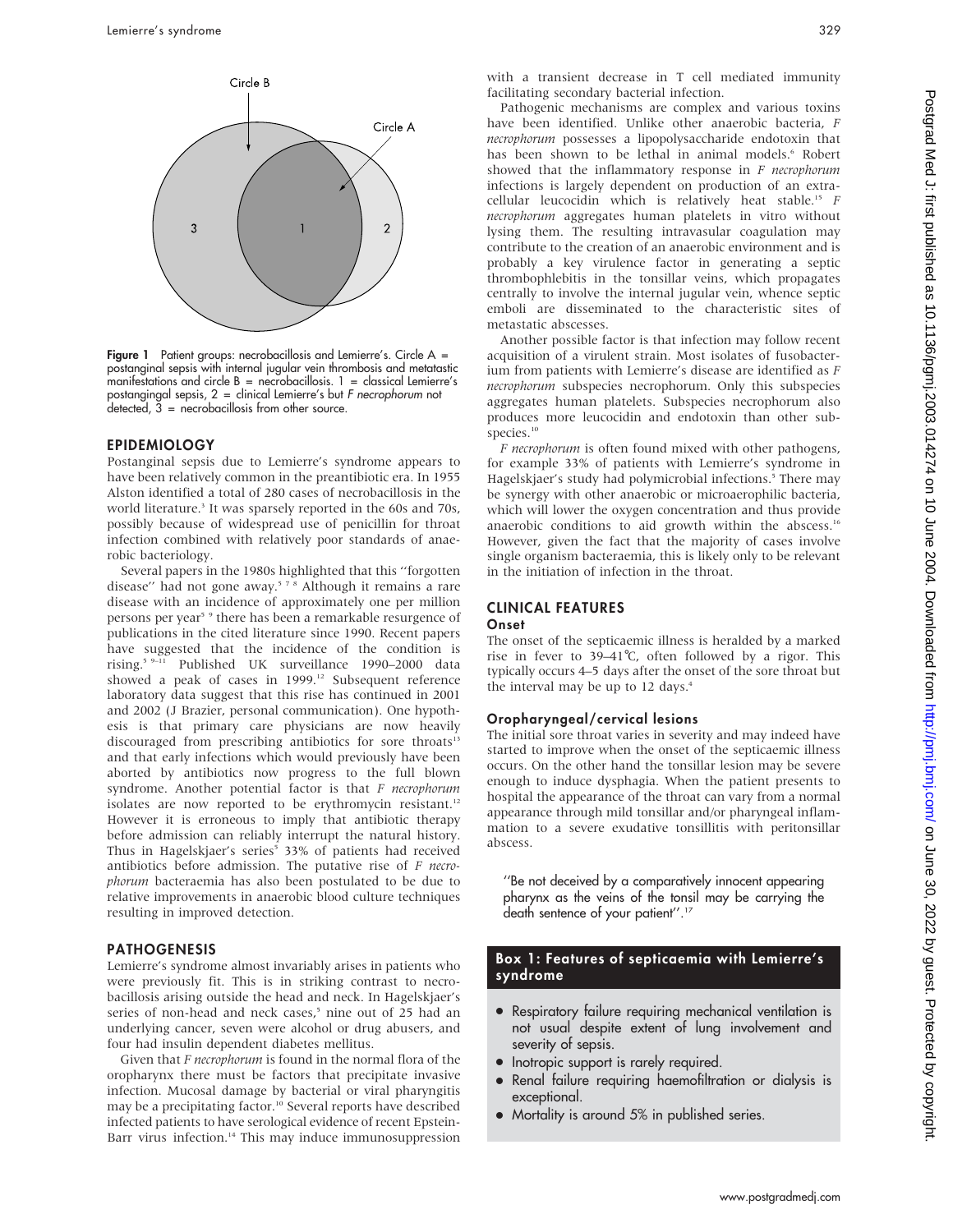Patients often complain of neck pain and sometimes stiffness. Cervical lymphadenopathy may be present either unilaterally or bilaterally, often in the anterior triangle. More importantly, there may be a tender (normally unilateral) swelling at the angle of the jaw or anterior to, and parallel with, the sternomastoid muscle, reflecting the development of internal jugular venous thrombophlebitis.18 This has been detected in 26%–45% of cases (table 1).

In addition to peritonsillar abscess and internal jugular venous thrombosis, additional local septic complications that may occur include parapharyngeal abscess<sup>20</sup> and paratracheal abscess.<sup>21</sup>

#### Pulmonary involvement

Pulmonary involvement precipitated by septic embolisation is extremely common (table 1). Lemierre described how lung lesions manifest early (sometimes on the first day of the septicaemia) and characteristically cause intense pleuritic type pain with dyspnoea and often haemoptysis.<sup>4</sup> On auscultation localised crackles and pleural rub may be heard.

The chest radiograph typically shows multiple nodular infiltrates scattered throughout both lung fields<sup>6</sup> and small pleural effusions. Cavitation may already be detectable on the first chest radiograph.7 18 One of the striking features is the rapid progression of the lung lesions and pleural effusions, despite antibiotic therapy. Empyema develops in about 10%– 15% of cases.<sup>5</sup>

Considering the overall severity of the septicaemic illness, adult respiratory distress syndrome occurs in a relatively small proportion of cases and fewer than 10% of cases reported in cited literature since 1990 have required mechanical ventilation.

### Bone and joint manifestations

In the antibiotic era, septic arthritis occurs in around 13%– 27% of cases (table 1). Although joint involvement may simply involve arthralgia, it typically progresses to a full blown culture positive arthritis. The pus may possess ''a peculiarly foul odour''.8 The hip is the most commonly infected joint in published series. Other joints reported to be involved include knee, shoulder, sacroiliac, elbow, and ankle.

# Box 2: Suggestive features of Lemierre's syndrome

- Previously fit adolescent or young adult.
- History of sore throat in preceding seven days.
- Onset of high fever and rigors.
- Signs of internal jugular venous thrombosis (30%– 40%).
- Dry cough and pleuritic chest pains.
- Chest radiograph shows multiple nodular lesions.
- Bilateral pleural effusions.
- Other features of metastatic abscess-for example, empyema or septic arthritis or skin/soft tissue abscess.
- Release of foul smelling pus from abscess or empyema.

Osteomyelitis is reported in fewer than 3% of patients (table 1). Bones affected include humerus,<sup>22</sup> femur,<sup>23</sup> fibula,<sup>24</sup> iliac bone.<sup>25</sup> and cervical vertebra.<sup>8</sup> In some cases the process is detected at an early stage but in others computed tomography revealed intraosseous gas with rapid destruction of bone.<sup>23</sup>

# Soft tissue lesions

Skin and soft tissue lesions have been reported in 0%–16% of cases (table 1). Several reports have described abscesses developing in muscle, including gluteal<sup>4 26-29</sup> and the abdominal wall.<sup>30</sup> One report described the development of pyomyositis of the infraspinatus muscle.<sup>31</sup>

### Intra-abdominal sepsis

Abnormal liver function is detected in 49% of patients<sup>5</sup> and patients may be frankly jaundiced.<sup>6 26 27 32</sup> Liver abscesses, commonly multiple, $8^{33-35}$  and splenic abscesses<sup>25 36 37</sup> have both been described. Although abdominal pain is a common presenting symptom (eight out of 15 patients in Hagelskjaer's series<sup>5</sup>), peritonitis is a rare complication. Hagelskjaer et al

|                                                           | Sinave et al <sup>6</sup> Eykyn <sup>8</sup> |                    | Moreno <sup>19</sup> | Leugers and<br>Clover <sup>10</sup> | Hagelskjaer et al <sup>5</sup> |
|-----------------------------------------------------------|----------------------------------------------|--------------------|----------------------|-------------------------------------|--------------------------------|
| Number of cases                                           | 38                                           | 29                 | 11                   | 39                                  | 15                             |
| Median age (range)                                        | $20(2-38)$                                   | $22(16-27)$        | $18(13 - 23)$        | $18(9 - 38)$                        | $18(14-31)$                    |
| F necrophorum in blood<br>culture (%)                     | 61                                           | 86                 | 100                  | 100                                 | 100                            |
| Anaerobe in blood                                         | 97                                           | 100                | 100                  | 100                                 | 100                            |
| culture (%)<br>Other organisms in blood 50<br>culture (%) |                                              | 3                  | 9                    | <b>NR</b>                           | <b>NR</b>                      |
| IJV thrombosis (%)                                        | 26                                           | N <sub>R</sub>     | 45                   | 26                                  | <b>NR</b>                      |
| Pulmonary lesions (%)                                     | 97                                           | 79                 | 100                  | 85                                  | 80                             |
| Septic arthritis (%)                                      | 13                                           | 14                 | 18                   | 26                                  | 27                             |
| Osteomyelitis (%)                                         | 2.6                                          | 3.0                | 9.0                  | 2.5                                 | $\mathbf 0$                    |
| Skin and soft tissue<br>lesions (%)                       | 16                                           | <b>NR</b>          | <b>NR</b>            | 5                                   | $\Omega$                       |
| Meningitis (%)                                            | 2.6                                          | 3.0                | <b>NR</b>            | 2.5                                 | $\mathbf{0}$                   |
| Septic shock (%)                                          | $\Omega$                                     | <b>NR</b>          | NR                   | 18                                  | NR                             |
| Clinical jaundice (%)                                     | 11                                           | <b>NR</b>          | NR                   | 49                                  | NR                             |
| Renal failure (%)                                         | <b>NR</b>                                    | 3                  | $\Omega$             | 5                                   | NR                             |
| Clinical DIC (%)                                          | $\Omega$                                     | 3.0                | 9.0                  | 2.5                                 | $\Omega$                       |
| Median duration of<br>fever after antibiotic<br>(days)    | NR                                           | N <sub>R</sub>     | 10                   | $8(2-16)$                           | $12(1-20)$                     |
| Antibiotic duration                                       | <b>NR</b>                                    | Average<br>6 weeks | Minimum<br>6 weeks   | $9 - 128$ days                      | Median 18 days                 |
| Mortality (%)                                             | 5.3                                          | 3.0                | 18.0                 | 8.0                                 | $\mathbf{0}$                   |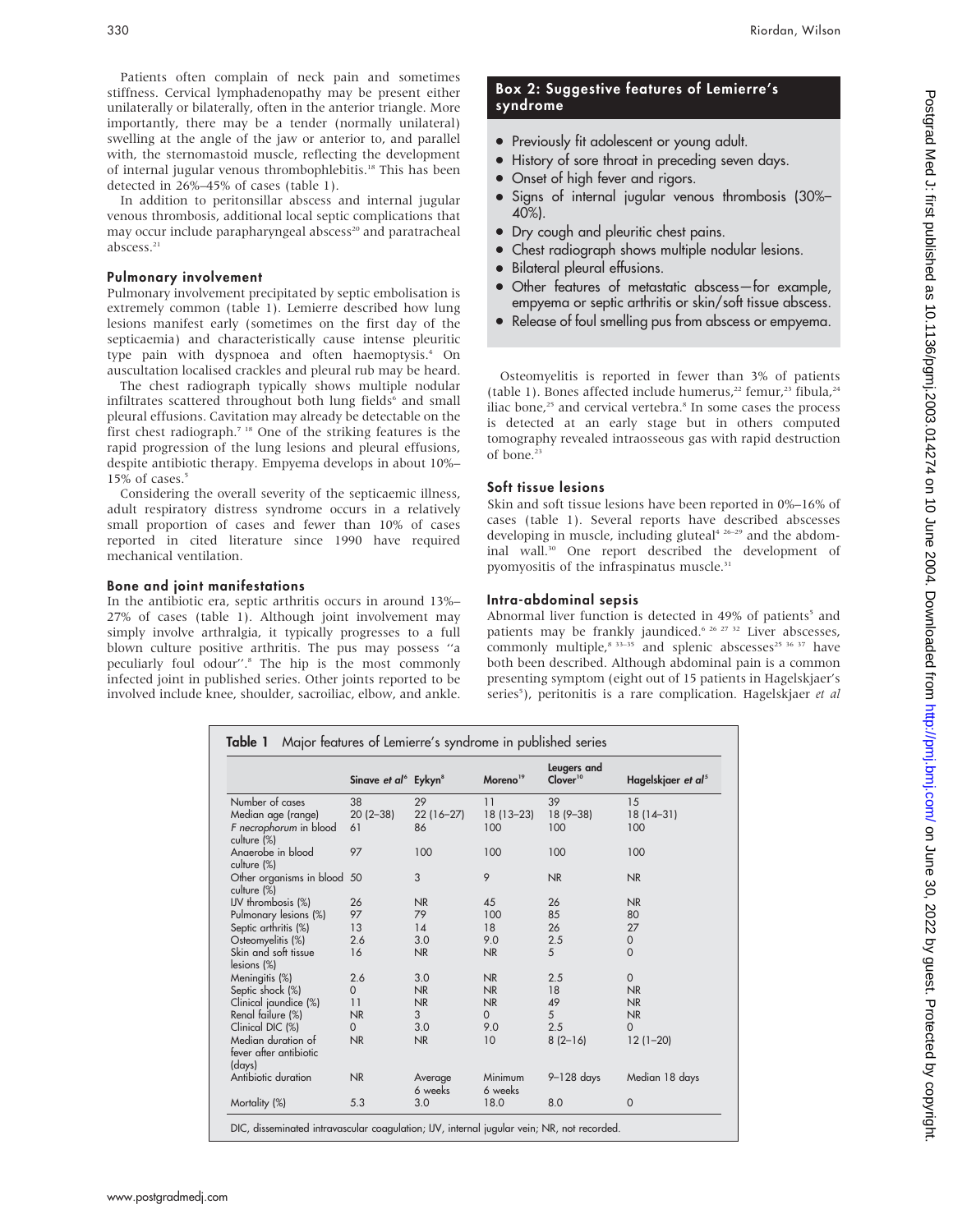suggested the pain might be caused by abdominal microabscesses.<sup>5</sup>

#### Central nervous system complications

Purulent meningitis has been described in classical Lemierre's syndrome<sup>38-42</sup> but is rare (table 1). This contrasts markedly with the relative frequency of meningitis in necrobacillosis secondary to otitis media or mastoiditis.<sup>5 38 43 44</sup> Cerebral abscess is a recognised but unusual complication.8 25 45 Abscesses can occur in various sites and may be multiple.<sup>25</sup>

A sinister development of internal jugular venous thrombosis is retrograde propagation to involve cranial sinuses including the cavernous sinus $^{8}$ <sup>39</sup> or sigmoid sinus.<sup>46</sup>

#### Cardiovascular complications

Despite the occurrence of persistent bacteraemia in patients with classical Lemierre's syndrome, endocarditis is exceptionally unusual.22 Occasional cases of pericarditis are reported.<sup>21</sup> Similarly despite the severity and extent of the sepsis, septic shock requiring inotropic support is unusual (table 1).

#### Renal complications

For an infection associated with such severe sepsis, renal complications are remarkably uncommon. Acute renal failure requiring renal replacement therapy occurs in less than 5% of cases.<sup>8 10</sup> Case reports have described renal abscess,<sup>25</sup> glomerulonephritis,<sup>47</sup> and haemolytic uraemic syndrome.<sup>48</sup>

#### Haematological complications

Mild thrombocytopenia is not unusual.<sup>49</sup> Laboratory evidence of disseminated intravascular coagulation (DIC) is relatively common,<sup>5</sup> but clinically significant DIC is much less common<sup>40 50 51</sup> being reported in 0%–9% in various series (table 1). DIC is occasionally severe enough to cause spontaneous bleeding<sup>50</sup> and peripheral ischaemia and gangrene.51 One case of bilateral forefoot gangrene secondary to sepsis combined with effects of vasoconstrictor therapy was reported.<sup>52</sup>

# DIFFERENTIAL DIAGNOSIS

For a syndrome that is so characteristic, it is remarkable how often the diagnosis is missed until an anaerobic Gram negative rod is isolated from blood culture or other sterile site. There are several contributory factors. Thus many clinicians and even medical microbiologists have never seen a case and secondly the protean manifestations of the septic emboli can distract clinicians from the initial oropharyngeal sepsis. In addition the cases can present to a wide variety of specialties, including general medicine, otorhinolaryngology, orthopaedics, general surgery, and neurosurgery.

Many case reports describe how even at the stage of hospital admission, viral pharyngitis was the clinical

# Box 3: Differential diagnosis of Lemierre's syndrome

- Viral pharyngitis.
- Infectious mononucleosis.
- $\bullet$  Leptospirosis.
- Acute bacterial pneumonia.
- Atypical pneumonia.
- Aspiration pneumonia.
- Staphylococcal endocarditis/pneumonia.
- Intra-abdominal sepsis.

diagnosis. The high C-reactive protein present in Lemierre's syndrome<sup>16</sup> should readily eliminate uncomplicated viral infection.

Infectious mononucleosis is often considered as the initial diagnosis and confusion can result from two factors. Firstly serologically confirmed Epstein-Barr virus infection may precede Lemierre's syndrome.<sup>14 21 40</sup> In addition false positive heterophile antibody tests have been reported in patients with confirmed Lemierre's.<sup>14 21</sup> <sup>24</sup> Distinguishing features will include the presence of generalised rather than purely cervical lymphadenopathy with infectious mononucleosis, unilateral signs of internal jugular venous thrombosis with Lemierre's syndrome, together with metastatic septic lesions and a markedly raised C-reactive protein.<sup>16</sup>

In the absence of frank abscesses, leptospirosis may be suggested by the presence of high fever, rigors, and abnormal liver function.<sup>3</sup>

The most obvious clinical and radiological feature is the rapidly progressive lung lesion and not infrequently patients are thought to have acute bacterial pneumonia, Legionnaire's disease,<sup>16</sup> or aspiration pneumonia.<sup>19</sup> For those with access to molecular diagnostic methods further confusion can apparently result from false positive mycoplasma polymerase chain reaction tests.<sup>53</sup> The key distinguishing features are the fact that lung involvement in Lemierre's syndrome is preceded by sore throat, may be accompanied by internal jugular vein thrombosis, and that initially lung lesions consist of multiple diffusely disseminated nodular lesions which rapidly cavitate.

The presence of rapidly developing cavitating lung lesions is often mistaken for staphylococcal pneumonia or right sided staphylococcal endocarditis. Leugers and Clover reported a patient with cavitating lung lesions in whom Staphylococcus aureus was isolated from sputum before blood cultures grew F necrophorum.<sup>10</sup> Among the series of Moreno et al of 11 cases, six were initially treated with antistaphylococcal therapy for presumed right sided endocarditis.<sup>19</sup> Similarly four of five of Seidenfield et al's cases were treated initially for presumed staphylococcal infection.<sup>18</sup>

The fact that patients frequently present with abdominal pain and have liver function abnormalities can often mislead clinicians into suspecting intra-abdominal sepsis. This can be compounded if an initial isolation of an anaerobic Gram negative rod is assumed to be Bacteroides sp.<sup>16</sup>

In patients in whom drainage of an abscess or empyema is undertaken before the diagnosis has been made, the foul smelling pus may be a crucial clue:

''The diagnosis of this infection may be suggested by the peculiar odour—like Limburger or overripe Camembert cheese—of pus produced by it''.3

#### Radiological diagnosis (figs 2–4)

Internal jugular venous thrombophlebitis can only be confirmed by imaging techniques. Ultrasonography is often used as the initial modality for demonstration of internal jugular vein thrombosis, being less expensive and not requiring exposure to radiation. However it provides poor imaging beneath the clavicle and mandible and can miss a fresh thrombus with low echogenicity.<sup>54</sup> High resolution computed tomography has a higher sensitivity but clearly involves exposure to radiation.<sup>55</sup> Magnetic resonance imaging has been used successfully to identify thrombus not detected on computed tomography but is much more expensive.<sup>56 57</sup> These techniques can also distinguish between localised abscess formation in the neck and internal jugular vein thrombophlebitis, thus potentially avoiding unnecessary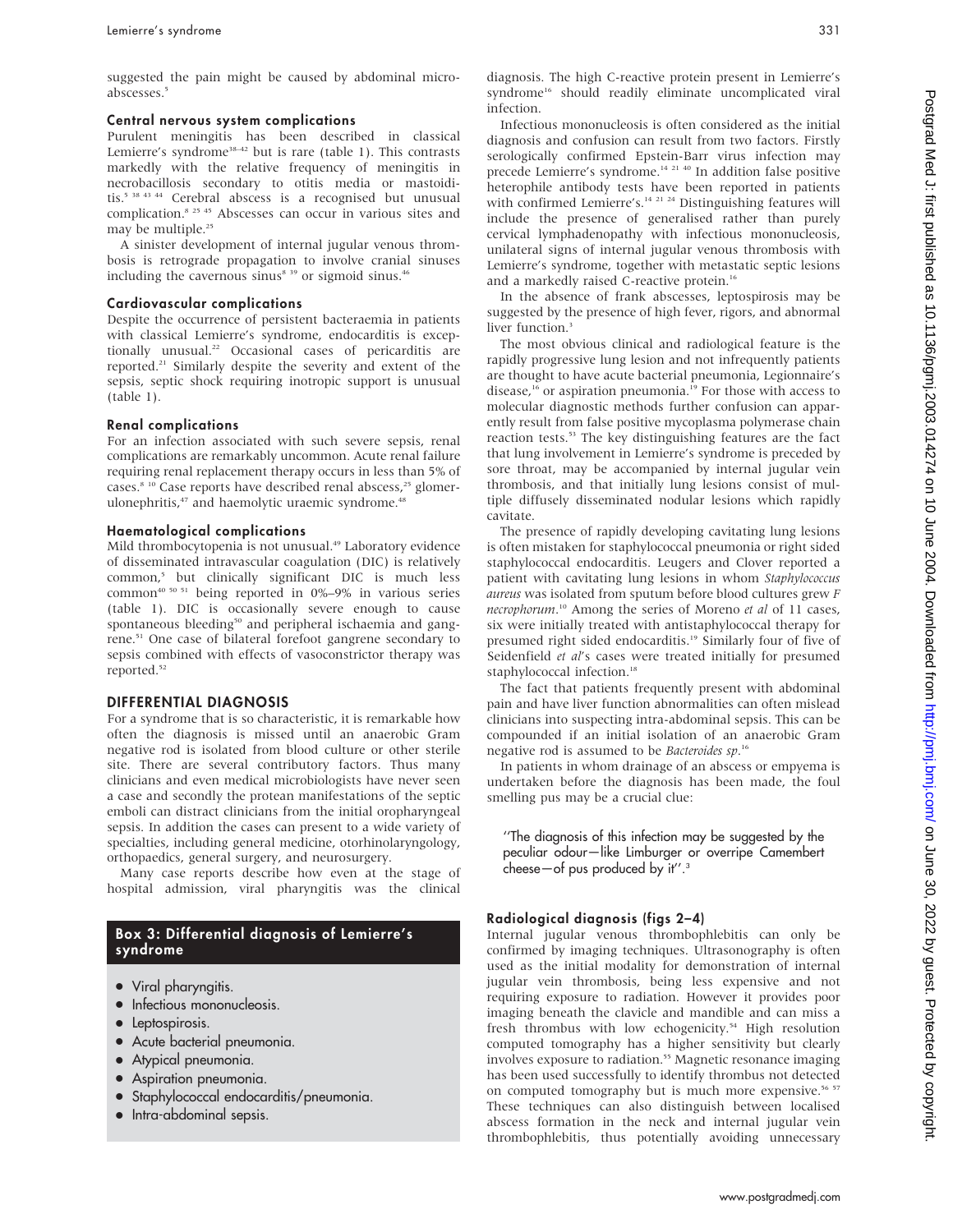



Figure 2 Chest radiograph of 35 year old man with Lemierre's syndrome showing bilateral opacification particularly in right lower zones.

surgery.<sup>56</sup> Localisation of abscesses requiring drainage is greatly assisted.<sup>58</sup>

Septic emboli in the lungs may produce the characteristic radiographic appearance of multiple peripheral round and wedge shaped opacities that rapidly progress to cavitation.<sup>59</sup> However in other patients initial radiography may be clear or show non-specific patchy consolidation suggestive of bronchopneumonia. Computed tomography of the chest often reveals diagnostic information with characteristic appearances of septic infarcts—that is, predominantly peripheral nodules showing cavitation.<sup>55</sup> With administration of contrast, the lesions often show peripheral enhancement with central areas of reduced attenuation. The so-called ''feeding vessel'' sign is also characteristic of septic pulmonary embolism.<sup>55</sup>

# Laboratory diagnosis

Basic biochemical and haematological data provide some pointers. Patient typically have a neutrophil leucocytosis, liver function tests are abnormal in approximately 50% of patients<sup>5</sup> and the C-reactive protein is invariably raised.<sup>16</sup> However the key to laboratory confirmation of the diagnosis of Lemierre's syndrome is culture of appropriate specimens among which blood cultures are at the forefront. It is also crucial to culture pus drained from any site, including localised abscesses in the neck, empyema, septic arthritis, bone, and soft tissue abscesses.

Anaerobic culture media and techniques are now well established and routine in laboratories, but it must be recognised that F necrophorum takes at least 48 hours, and sometimes up to seven days to grow in blood cultures. In



Figure 3 Chest radiograph of 16 year old girl with Lemierre's syndrome confirmed by culture. There is a substantial effusion in the left lower zone and several focal lesions in the peripheral lung fields. Drainage of the effusions yielded foul smelling pus.



Figure 4 Computed tomogram of same patient as in fig 3 showing several peripherally located lesions, some of which are intraparenchymal and some are pleurally based.

addition the isolation of a non-sporing anaerobic Gram negative rod in a specimen may readily be assumed to be a Bacteroides sp. This may lead to erroneous suppositions as to the source of infection and thus to inappropriate investigations. It is essential that all anaerobic Gram negative rods from sterile sites are identified to at least genus level and that fusobacteria are identified to species level. The initial clue to the identity should come from the morphology of the organism on a Gram stained smear. This typically shows Gram negative filaments (with rounded, not tapered ends), of varying length and with coiling and irregular swelling of the  $cell<sup>3</sup>$ 

# THERAPY

On first encountering the condition one is bound to be struck by the slow response to antibiotics. In three series the median time from initiation of appropriate antibiotic therapy to resolution of fever ranged from eight to 12 days (table 1).

Several factors may account for the slow response. Firstly there may be overt collections of pus in sites not amenable to drainage such as lung and liver. Secondly the nature of the pathogenic process with septic thrombophlebitis means that the organism may be sequestered in a site where antibiotic penetration is poor. The third factor is antibiotic resistance. F necrophorum is intrinsically resistant to gentamicin and quinolones have relatively poor activity. In vitro erythromycin resistance has been documented in up to 22% of cases.<sup>13</sup> Brazier et al found  $2\%$  of isolates to be penicillin resistant,<sup>12</sup> whereas Applebaum et al reported 22% of their isolates to be  $\beta$ -lactamase producers.<sup>60</sup> F necrophorum remains generally sensitive to clindamycin and metronidazole.<sup>13</sup>

In a rare condition efficacy data are inevitably somewhat anecdotal. If the diagnosis is not recognised, patients may be treated for atypical pneumonia or staphylococcal endocarditis/pneumonia. Quinolones, macrolides, and antistaphylococcal therapy with agents such as flucloxacillin are considered inadequate therapy for Lemierre's syndrome. There is a general impression that despite in vitro sensitivity, penicillin is relatively ineffective.<sup>57</sup> Some data suggest clindamycin is more effective in therapy of lung abscess.<sup>61</sup> However the available data suggest that metronidazole may be associated with the most rapid response. Barker et al suggest that this may be due to better tissue penetration than penicillin.<sup>62</sup> Moore-Gillon et al commented: ''despite a lack of conclusive evidence our clinical impression is that definitive improvement coincided with introduction of metronidazole in at least 3 of our patients''.7

Because of the frequent occurrence of mixed infection, monotherapy with metronidazole is considered to be inadvisable and penicillin and metronidazole is commonly recommended.8 No general figure for duration of therapy can be recommended since so many factors affect the response to therapy. Many patients are treated for four weeks, although,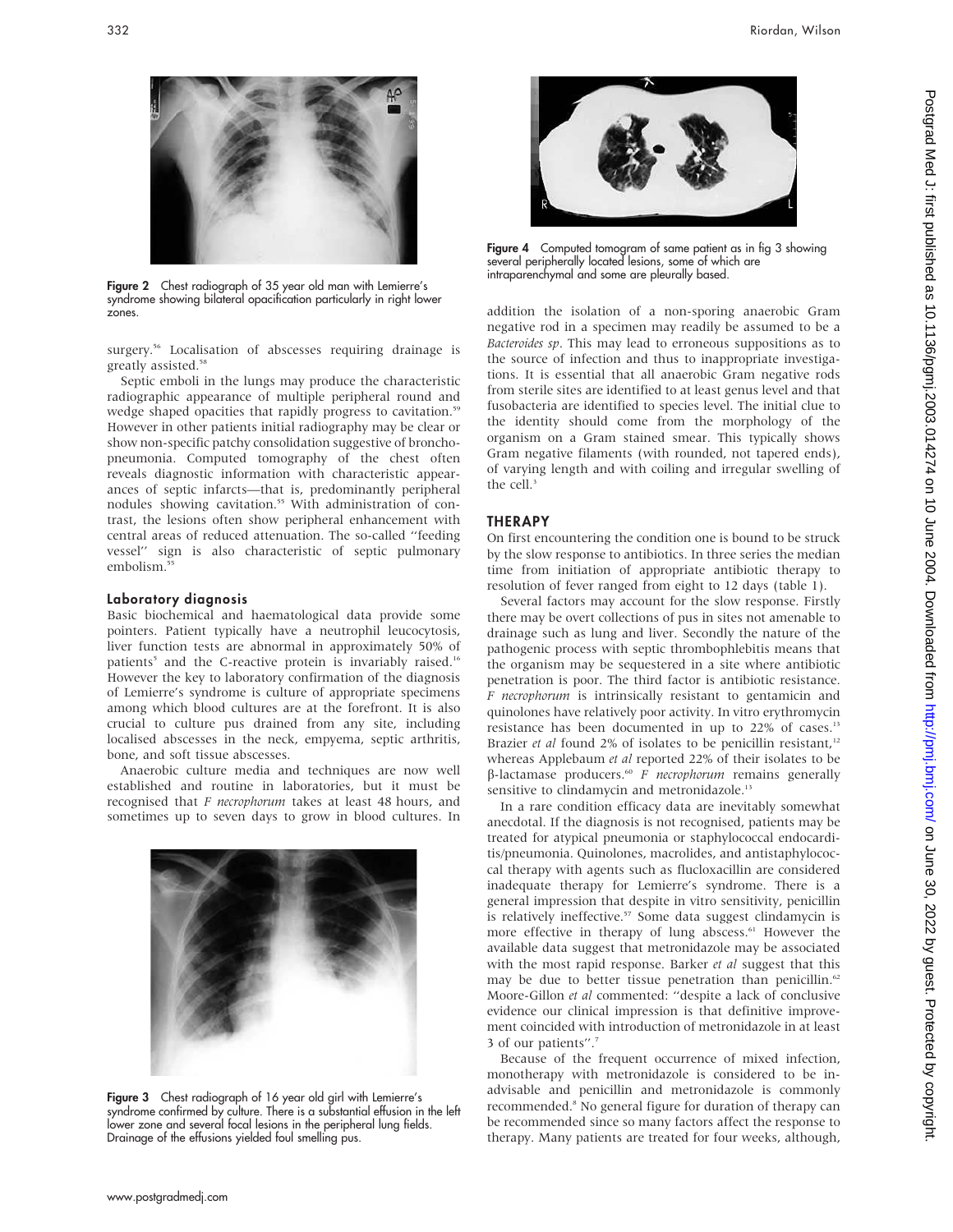#### Box 4: Management of Lemierre's syndrome

- Antibiotic therapy including metronidazole.
- Drainage of accessible abscesses.
- Anticoagulation is rarely indicated.
- Internal jugular vein ligation/excision is rarely indicated.

given metronidazole's good oral availability, a switch to oral therapy can be made when the patient is afebrile.

The second element of management is the identification of collections of pus amenable to drainage. This may include local lesions in the neck including parapharyngeal and peritonsillar abscesses, empyema, septic arthritis, cerebral abscess, and osteomyelitis.<sup>10 1</sup>

The use of anticoagulants has been controversial. Armstrong et al commented ''Only a minority of patients receive anticoagulation in most studies and yet do well".<sup>57</sup> With vigorous antibiotic therapy and surgical drainage, anticoagulation should probably be reserved for patients with evidence of retrograde progression to the cavernous sinus.<sup>11</sup>

A more drastic form of therapy that has been employed is ligation or resection of the internal jugular vein. This is probably only indicated in patients with persistent septic embolisation despite antibiotics.<sup>63</sup>

In the preantibiotic era the prognosis of Lemierre's syndrome was grave. Lemierre reported that 18 of 20 of his cases died.<sup>4</sup> With antibiotic therapy, despite the severity of sepsis, recovery is normal with mortality figures in series ranging from 0% to 18% (table 1).

The illness varies in its severity. Harar et al reported two of three of their cases being discharged from hospital within four days<sup>64</sup> whereas Vohra described a fulminating, ultimately fatal, case with abscesses in multiple organs.<sup>25</sup> There is some evidence that delay in initiation of antibiotics affects outcome. Thus Leugers and Clover found that two deaths occurred in eight patients in whom antibiotic therapy was delayed for four days or more, contrasting with only one death in 29 patients who were promptly treated.<sup>10</sup>

#### **PREVENTION**

As described above a number of papers have suggested a recent resurgence of Lemierre's, which has been putatively linked to the pressure to avoid prescription of antibiotics for sore throat.

The clinical dilemma is obvious. On the one hand widespread prescription of antibiotics inevitably means that many patients with viral infections are unnecessarily treated, with the dual risk of drug side effects to the individual and fostering of the rise in antibiotic resistant bacteria.13 On the other hand not only do antibiotics shorten the duration of symptoms with bacterial sore throat but also can prevent suppurative complications such as peritonsillar abscess.<sup>65</sup>

# Box 5: Features suggesting bacterial cause for pharyngitis

- High fever particularly with rigors.
- Absence of accompanying coryzal symptoms.
- Tender cervical lymphadenopathy.
- Severe sore throat persists  $>$ 3 days.

Most studies relate to streptococcal infection. In the case of Lemierre's syndrome there is no doubt that low dose oral antibiotics will have little impact once the process of septic thrombophlebitis spreading from the tonsillar veins has commenced. However it is possible that therapy at an earlier stage could be effective.

''If we physicians are going to reserve antibiotic use in head and neck infections we must be aware of the lessons the pre-antibiotic era taught us. Lemierre's syndrome should be remembered as a deadly but preventable complication of pharyngitis''.

The dilemma for general practitioners is highlighted in an editorial titled ''the dangerous needle in the haystack of sore throats".<sup>66</sup> There is no sure way of detecting all patients at risk of suppurative complications but we would suggest that patients presenting with the features in box 5 should have blood taken for infectious mononucleosis screening and C-reactive protein and should be commenced on antibiotic therapy if heterophile antibody tests are negative.

#### ACKNOWLEDGEMENTS

We would like to thank Dr Clive Hamilton-Wood for advice on the radiographic images.

#### Authors' affiliations .....................

T Riordan, M Wilson, Microbiology Department, Royal Devon and Exeter Healthcare NHS Trust, Exeter, UK

#### **REFERENCES**

- 1 Langworth BF. Fusobacterium necrophorum. Its characteristics and role as an animal pathogen. Bacteriol Rev 1977;41:373–90.
- 2 **Courmont P**, Cade A. Sur une septico-pyohemie de l'homme simulant la peste<br>et causée par un streptobacille anaerobie. *Arch Med Exp Anat Pathol*
- 1900;12:393–418. 3 Alston JM. Necrobacillosis in Great Britain. BMJ 1955;ii:1524–8.
- Lemierre A. Septicaemias and anaerobic organisms. Lancet 1936;i:701-3.
- 5 Hagelskjaer LH, Prag J, Malczynski J, et al. Incidence and clinical epidemiology of necrobacillosis, including Lemierre's syndrome, in Denmark
- 1990–1995. Eur J Clin Microbiol Infect Dis 1998;17:561–5. 6 Sinave CP, Hardy GJ, Fardy PW. The Lemierre syndrome: suppurative
- thrombophlebitis of the internal jugular vein secondary to oropharyngeal<br>infection. *Medicine (Baltimore)* 1989;**68**:85–94.
- 7 Moore-Gillon J, Lee TH, Eykyn SJ, et al. Necrobacillosis: a forgotten disease. BMJ 1984;288:1526–7.
- 8 Eykyn SJ. Necrobacillosis. Scand J Infect Dis Suppl 1989;62:41-6.
- 9 Jones JW, Riordan T, Morgan MS. Investigation of postanginal sepsis and Lemierre's syndrome in the South West Peninsula. Commun Dis Public Health 2001;4:278–81.
- 10 Leugers CM, Clover R. Lemierre syndrome: postanginal sepsis. J Am Board Fam Pract 1995;8:384–91.
- 11 Lustig LR, Cusick BC, Cheung SW, et al. Lemierre's syndrome: two cases of postanginal sepsis. Otolaryngol Head Neck Surg 1995;112:767–72.
- 12 Brazier JS, Hall V, Yusuf E, et al. Fusobacterium necrophorum infections in England and Wales 1990–2000. J Med Microbiol 2002;51:269–72.
- 13 Standing Medical Advisory Committee. The path of least resistance. London: Department of Health, 1998.
- 14 Dagan R, Powell KR. Postanginal sepsis following infectious mononucleosis. Arch Intern Med 1987;147:1581–3.
- 15 Roberts DS. The pathogenic synergy of F necrophorum and C pyogenes. Influence of leucocidal extoxin of F necrophorum. Br J Exp Pathol 1967;48:665–73.
- 16 Hagelskjaer LH, Kristensen L, Prag J. Human necrobacillosis, with emphasis on Lemierre's syndrome. Clin Infect Dis 2000;31:524–32.
- 17 Hall C. Sepsis following pharyngeal infections. Ann Otol Rhinol Laryngol 1939;48:905–25. 18 Seidenfeld SM, Sutker WL, Luby JP. Fusobacterium necrophorum septicemia
- following oropharyngeal infection. JAMA 1982;248:1348–50.
- 19 Moreno S, Garcia Altozano J, Pinilla B, et al. Lemierre's disease: postanginal bacteremia and pulmonary involvement caused by Fusobacterium necrophorum. Rev Infect Dis 1989;11:319–24.
- 20 Cosgrove EF, Colodny SM, Pesce RR. Adult respiratory distress syndrome as a complication of postanginal sepsis. Chest 1993;103:1628–9.
- 21 Moller K, Dreijer B. Postanginal sepsis (Lemierre's disease): a persistent challenge. Presentation of 4 cases. Scand J Infect Dis 1997;29:191–4.
- 22 Epstein M, Pearson AD, Hudson SJ, et al. Necrobacillosis with pancytopenia. Arch Dis Child 1992;67:958–9.